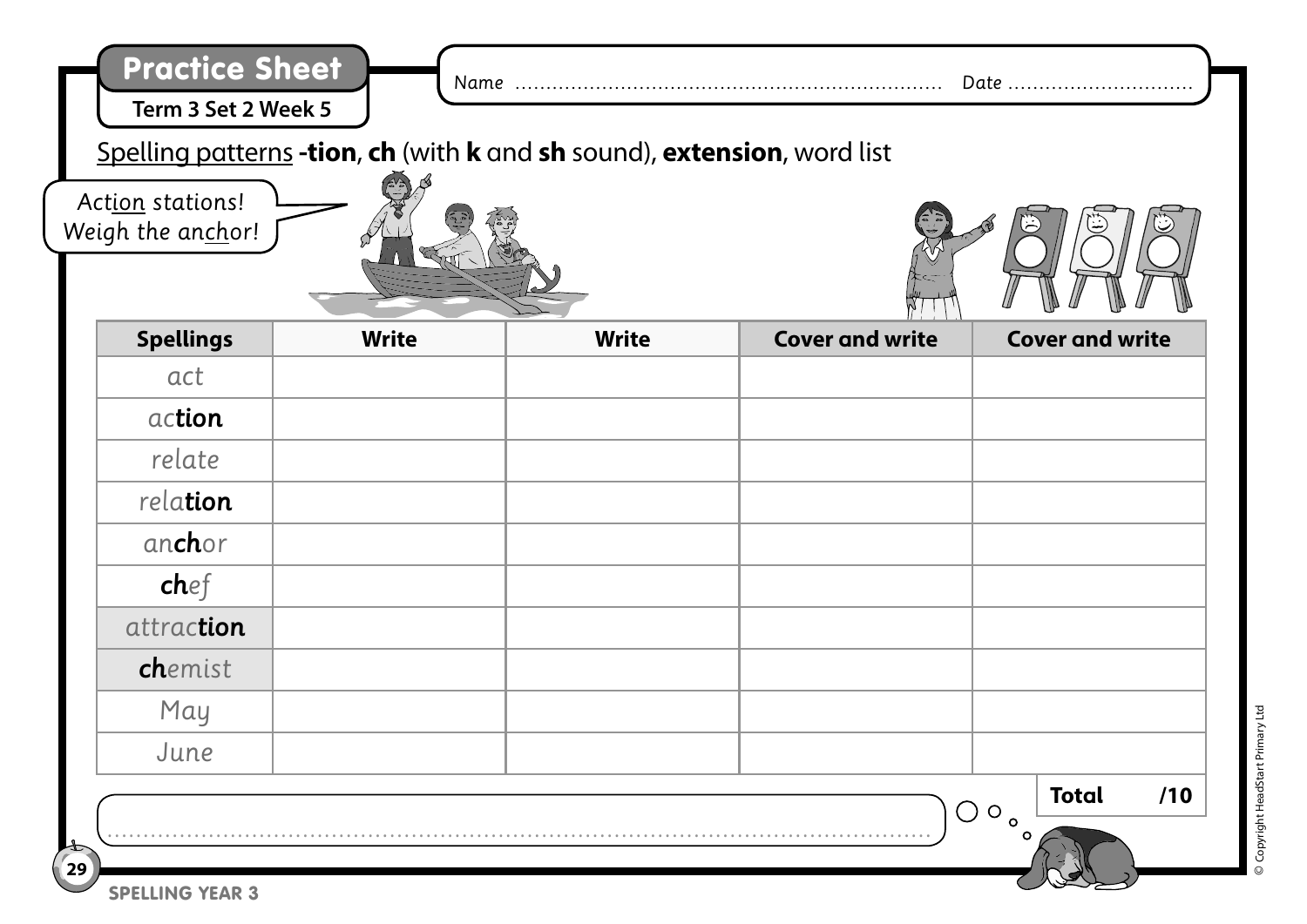| <b>Activity Sheet</b><br>Name.<br>Term 3 Set 2 Week 5<br>Add - <i>ion</i> to the words below. |                                                 |                                                     |  |  |
|-----------------------------------------------------------------------------------------------|-------------------------------------------------|-----------------------------------------------------|--|--|
|                                                                                               | My words ending in t don't<br>need any changes. | My words ending in te<br>need the e removing first. |  |  |
|                                                                                               |                                                 | 3. J                                                |  |  |
| act                                                                                           |                                                 | relate                                              |  |  |
| correct                                                                                       |                                                 | pollute                                             |  |  |
| invent                                                                                        |                                                 | translate                                           |  |  |
| inject                                                                                        |                                                 | educate                                             |  |  |
| attract                                                                                       |                                                 | situate                                             |  |  |

**Buddy wants to be a rapper. Help him choose some rhymes from his list above to help him finish his rap.**

construct …………………… populate ……………………

| Each generation needs its                  |
|--------------------------------------------|
| We need a world solution to stop the bad   |
| Do we have the habitation for the rising ? |
|                                            |
|                                            |
|                                            |
| <b>NG</b>                                  |